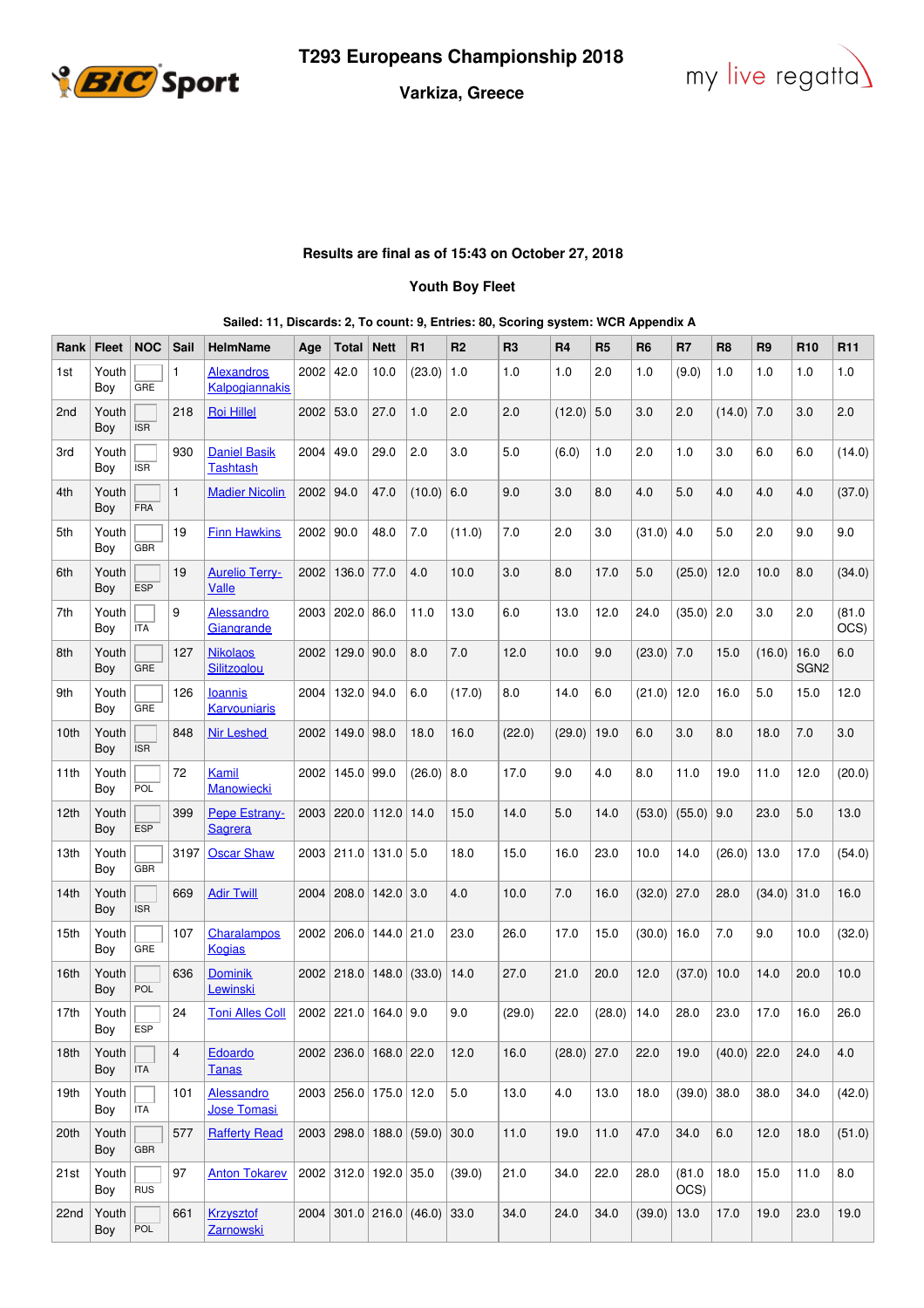| Rank | Fleet        | <b>NOC</b> | Sail | <b>HelmName</b>                                  | Age  | Total            | <b>Nett</b>                 | R <sub>1</sub>               | R <sub>2</sub> | R <sub>3</sub> | <b>R4</b>    | R <sub>5</sub>           | R <sub>6</sub> | R7             | R <sub>8</sub> | R <sub>9</sub> | R <sub>10</sub>          | R <sub>11</sub>          |
|------|--------------|------------|------|--------------------------------------------------|------|------------------|-----------------------------|------------------------------|----------------|----------------|--------------|--------------------------|----------------|----------------|----------------|----------------|--------------------------|--------------------------|
| 23rd | Youth<br>Boy | <b>ISR</b> | 369  | <b>Ido Pomerantz</b>                             | 2003 | 295.0            | 217.0                       | 27.0                         | 25.0           | 33.0           | 31.0         | (37.0)                   | 7.0            | 6.0            | 31.0           | (41.0)         | 28.0                     | 29.0                     |
| 24th | Youth<br>Boy | POL        | 42   | <b>Michal Polak</b>                              |      |                  | 2002 368.0 224.0            | 13.0                         | (81.0)<br>OCS) | 24.0           | 37.0         | 29.0                     | 13.0           | 18.0           | 32.0           | 26.0           | 32.0                     | (63.0)                   |
| 25th | Youth<br>Boy | <b>POR</b> | 17   | <b>Andre Pereira</b>                             |      | 2002 350.0       | 228.0                       | 19.0                         | 46.0           | 48.0           | 18.0         | 7.0                      | 50.0           | (66.0)         | 13.0           | 8.0            | 19.0                     | (56.0)                   |
| 26th | Youth<br>Boy | <b>HUN</b> | 160  | Tamas<br><b>Palinkas</b>                         | 2003 | 330.0            | 230.0                       | 25.0                         | 28.0           | 4.0            | 15.0         | 18.0                     | (56.0)         | (44.0)         | 37.0           | 43.0           | 25.0                     | 35.0                     |
| 27th | Youth<br>Boy | <b>NOR</b> | 157  | <b>Christian</b><br><b>Ferdinand</b><br>Linnerud | 2004 |                  | $324.0$   245.0   34.0      |                              | 27.0           | 23.0           | 20.0         | 21.0                     | 29.0           | (41.0)         | 34.0           | 27.0           | 30.0                     | (38.0)                   |
| 28th | Youth<br>Boy | <b>GBR</b> | 262  | <b>Max Beaman</b>                                |      |                  | 2003 374.0 248.0 41.0       |                              | 29.0           | 18.0           | 11.0         | 10.0                     | (59.0)         | $(67.0)$ 24.0  |                | 55.0<br>PRP    | 36.0                     | 24.0                     |
| 29th | Youth<br>Boy | <b>ITA</b> | 193  | Roberto<br>Galletti                              | 2002 |                  | $380.0$ 249.0               | 15.0                         | (81.0)<br>OCS) | 20.0           | 30.0         | 26.0                     | 40.0           | 40.0           | 21.0           | 28.0           | 29.0                     | (50.0)                   |
| 30th | Youth<br>Boy | <b>ITA</b> | 13   | Francesco<br>Simeoni                             | 2004 |                  | $360.0$ 252.0               | 16.0                         | 34.0           | (51.0)         | 40.0         | 30.0                     | 34.0           | (57.0)         | 25.0           | 21.0           | 35.0<br>SGN <sub>2</sub> | 17.0                     |
| 31st | Youth<br>Boy | <b>GBR</b> | 966  | <b>James Bulson</b>                              |      |                  | 2002 375.0 253.0            | 36.0                         | 21.0           | 25.0<br>RDG1:3 | 23.0         | 36.0                     | 11.0           | 30.0           | 39.0           | 32.0           | (41.0)                   | (81.0)<br>OCS)           |
| 32nd | Youth<br>Boy | <b>ISR</b> | 615  | <b>Amit Kashi</b>                                |      |                  | 2003   424.0   262.0   20.0 |                              | 26.0<br>RDG1:3 | 32.0           | 33.0         | 33.0                     | 48.0           | 36.0           | 27.0           | (81.0)<br>RET) | (81.0)<br>DNC)           | 7.0                      |
| 33rd | Youth<br>Boy | OMA        | 15   | <b>Usama Al-</b><br><b>Breiki</b>                | 2002 |                  | 408.0 272.0                 | 42.0                         | 51.0           | (55.0)         | 25.0         | 25.0                     | (81.0)<br>OCS) | 31.0           | 11.0           | 49.0           | 13.0                     | 25.0                     |
| 34th | Youth<br>Boy | <b>ISR</b> | 902  | <b>Ohad Shneor</b>                               | 2004 | 409.0            | $279.0$ 24.0                |                              | 31.0           | 28.0           | 39.0         | 42.0                     | 27.0           | 26.0           | (49.0)         | (81.0)<br>OCS) | 39.0                     | 23.0                     |
| 35th | Youth<br>Boy | OMA        | 3    | Ali Al-Omrani                                    |      |                  | 2002 380.0 288.0            | (49.0)                       | 38.0           | 19.0           | 27.0         | 31.0                     | 42.0           | (43.0)         | 43.0           | 20.0           | 27.0                     | 41.0                     |
| 36th | Youth<br>Boy | <b>HUN</b> | 9    | <b>Balint Antal</b><br>Morvai                    | 2003 |                  | $383.0$ 293.0               | 38.0                         | 41.0           | 40.0           | 35.0         | 24.0                     | 37.0           | 33.0           | (42.0)         | 24.0           | 21.0                     | (48.0)                   |
| 37th | Youth<br>Boy | OMA        | 8    | <b>Abdullah Al-</b><br>Sarhi                     | 2002 | 420.0            | 295.0                       | (81.0)<br>DNC)               | 37.0           | 35.0           | 26.0         | 35.0                     | 26.0           | 24.0           | (44.0)         | 25.0           | 43.0                     | 44.0                     |
| 38th | Youth<br>Boy | <b>ISR</b> | 907  | <b>Omer Shifriss</b>                             |      | 2002 394.0 297.0 |                             | (50.0)                       | 20.0           | 39.0           | 32.0         | 32.0                     | 38.0           | 23.0           | 33.0           | $(47.0)$ 35.0  |                          | 45.0                     |
| 39th | Youth<br>Boy | POL        | 25   | <b>Michal Lis</b>                                |      |                  | 2004 416.0 306.0 30.0       |                              | 22.0           | 38.0           | 48.0         | 44.0                     | 25.0           | 20.0           | 46.0           |                | $(57.0)$ (53.0) 33.0     |                          |
| 40th | Youth<br>Boy | <b>ESP</b> | 26   | <b>Xicu Ferrer</b>                               | 2003 |                  | 436.0 309.0 29.0            |                              | 24.0           | 31.0           | (64.0)       | 46.0                     | 15.0           | 17.0           | 57.0           | (63.0)         | 59.0                     | 31.0                     |
| 41st | Youth<br>Boy | <b>ITA</b> | 90   | <b>Mattia</b><br>Calderini                       |      |                  | 2003 447.0 313.0 17.0       |                              | 43.0           | 44.0           | 47.0         | 47.0                     | 16.0           | 22.0           | (81.0)<br>DNC) | (53.0)         | 38.0                     | 39.0                     |
| 42nd | Youth<br>Boy | <b>ISR</b> | 351  | <b>Maayan</b><br>Leeram                          |      |                  | 2003 496.0 334.0 28.0       |                              | 48.0           | 37.0           | 57.0         | 61.0                     | 9.0            | 8.0            | (81.0)<br>DNC) | (81.0)<br>DNC) | 81.0<br><b>DNC</b>       | 5.0                      |
| 43rd | Youth<br>Boy | POL        | 195  | Julian<br>Wardaszko                              |      |                  | 2003 504.0 361.0 32.0       |                              | 32.0           | 49.0           | 56.0         | 52.0                     | 33.0           | (81.0)<br>OCS) | 35.0           | 61.0           | (62.0)                   | 11.0                     |
| 44th | Youth<br>Boy | <b>ITA</b> | 24   | <b>Davide</b><br>Antognoli                       |      |                  | 2003 488.0 363.0 55.0       |                              | 44.0           | (69.0)         | 42.0         | 38.0                     | 17.0           | 45.0           | (56.0)         | 52.0           | 47.0                     | 23.0<br>SGN <sub>2</sub> |
| 45th | Youth<br>Boy | <b>ITA</b> | 215  | <b>Dennis Porcu</b>                              |      |                  |                             | 2002 498.0 384.0 (57.0) 55.0 |                | 42.0           | 36.0         | 43.0                     | (57.0)         | 47.0           | 41.0           | 33.0           | 40.0                     | 47.0                     |
| 46th | Youth<br>Boy | <b>ITA</b> | 404  | <b>Luca Franchi</b>                              |      |                  | 2004 531.0 390.0 37.0       |                              | 54.0           | (81.0)<br>OCS) | 54.0         | 39.0                     | 55.0           | 46.0           | (60.0)         | 30.0           | 48.0                     | 27.0                     |
| 47th | Youth<br>Boy | <b>ISR</b> | 660  | <b>Rotem Lev</b>                                 |      |                  | 2003 552.0 390.0 69.0       |                              | 26.0           | 57.0           | 49.0         | 64.0                     | 19.0           | 10.0           | (81.0)<br>DNC) | (81.0)<br>DNC) | 81.0<br><b>OCS</b>       | 15.0                     |
| 48th | Youth<br>Boy | <b>NOR</b> | 161  | <b>Arvid Elias</b><br><b>Guddal Einan</b>        |      |                  | 2002 520.0 393.0 31.0       |                              | 59.0           | 30.0           | 53.0         | 41.0                     | (62.0)         | (65.0)         | 54.0           | 55.0           | 42.0                     | 28.0                     |
| 49th | Youth<br>Boy | <b>ISR</b> | 668  | <b>Matanel Swisa</b>                             |      |                  | 2004 514.0 395.0            | (64.0)                       | 42.0           | 47.0           | $(55.0)$ $ $ | 53.0                     | 45.0           | 51.0           | 29.0           | 45.0           | 37.0                     | 46.0                     |
| 50th | Youth<br>Boy | POL        | 36   | <b>Kacper</b><br><b>Guzowski</b>                 |      |                  | 2003 533.0 398.0            | (68.0)                       | 19.0           | 50.0           | 45.0         | (67.0)                   | 43.0           | 50.0           | 50.0           | 46.0           | 52.0<br>SGN <sub>2</sub> | 43.0                     |
| 51st | Youth<br>Boy | GRE        | 20   | Konstantinos<br><b>Fexis</b>                     |      |                  | 2002 564.0 414.0 62.0       |                              | (69.0)         | 52.0           | 50.0         | 60.0<br>SGN <sub>2</sub> | 61.0           | 38.0           | 20.0           | (81.0)<br>OCS) | 22.0                     | 49.0                     |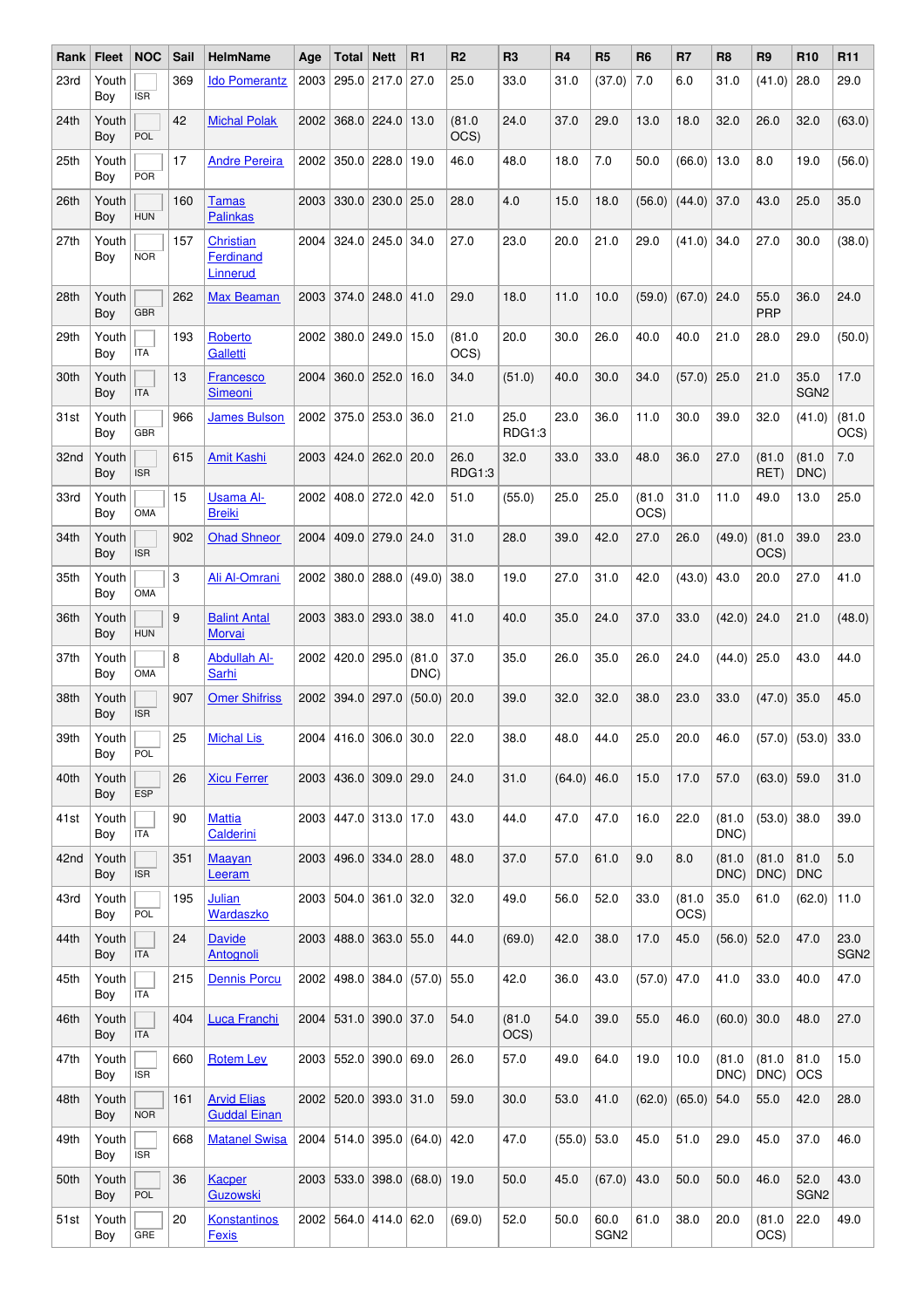| Rank ∣ | <b>Fleet</b> | <b>NOC</b> | Sail | <b>HelmName</b>                          | Age  | Total            | <b>Nett</b>                 | R1             | R <sub>2</sub>     | R <sub>3</sub>     | R <sub>4</sub>     | R <sub>5</sub>           | R <sub>6</sub>     | R7                 | R <sub>8</sub>     | R <sub>9</sub>     | R <sub>10</sub>    | R <sub>11</sub>          |
|--------|--------------|------------|------|------------------------------------------|------|------------------|-----------------------------|----------------|--------------------|--------------------|--------------------|--------------------------|--------------------|--------------------|--------------------|--------------------|--------------------|--------------------------|
| 52nd   | Youth<br>Boy | <b>ISR</b> | 906  | <b>Tomer Oman</b>                        | 2003 | 542.0            | 415.0                       | 45.0           | 45.0               | 45.0               | 51.0               | 40.0                     | (71.0)             | 54.0               | 55.0               | 44.0               | (56.0)             | 36.0                     |
| 53rd   | Youth<br>Boy | GRE        | 899  | <b>Dimitrios</b><br>Zagorianos           |      |                  | 2003 564.0 433.0 47.0       |                | 53.0               | 58.0               | (59.0)             | 51.0                     | 52.0               | 59.0               | 36.0               | 51.0               | 26.0               | (72.0)                   |
| 54th   | Youth<br>Boy | POL        | 146  | Aleksander<br><b>Niziolek</b>            | 2003 | 579.0            | 433.0                       | (65.0)         | 52.0               | 43.0               | 52.0               | 65.0                     | 35.0               | 52.0               | (81.0)<br>DNC)     | 59.0               | 57.0               | 18.0                     |
| 55th   | Youth<br>Boy | GRE        | 742  | <b>Stratos</b><br><b>Kontaxakis</b>      | 2002 | 583.0            | 434.0                       | 44.0           | 56.0               | (68.0)             | 38.0               | 58.0<br>SGN <sub>2</sub> | 64.0               | 32.0               | 22.0               | 58.0               | (81.0)<br>DNC)     | 62.0                     |
| 56th   | Youth<br>Boy | <b>ISR</b> | 910  | <b>Amit Aloni</b>                        |      | 2004 553.0       | 435.0                       | (60.0)         | (58.0)             | 54.0               | 46.0               | 50.0                     | 58.0               | 21.0               | 58.0               | 40.0               | 51.0               | 57.0                     |
| 57th   | Youth<br>Boy | POL        | 46   | <b>Daniel</b><br><b>Ugniewski</b>        | 2003 | 593.0            | 443.0                       | 39.0           | 47.0               | 46.0               | 60.0               | 66.0                     | (69.0)             | (81.0)<br>OCS)     | 61.0               | 50.0               | 44.0               | 30.0                     |
| 58th   | Youth<br>Boy | GRE        | 333  | Theodoros<br><b>Torvas</b>               | 2003 |                  | $601.0$ 452.0               | 48.0           | 64.0               | 66.0               | 58.0               | 55.0                     | 36.0               | 42.0               | (81.0)<br>DNC)     | 29.0               | 54.0               | (68.0)                   |
| 59th   | Youth<br>Boy | <b>ITA</b> | 700  | Tommaso<br><b>Masetti</b>                |      |                  | 2002 619.0 457.0            | 40.0           | 49.0               | 64.0               | 43.0               | 70.0                     | 44.0               | 64.0               | (81.0)<br>DNC)     | (81.0)<br>DNC)     | 61.0               | 22.0                     |
| 60th   | Youth<br>Boy | <b>SVK</b> | 22   | <b>Robert Kubin</b>                      | 2003 |                  | 605.0 460.0 51.0            |                | 65.0               | 60.0               | 41.0               | 50.0<br>SGN <sub>2</sub> | (76.0)             | (69.0)             | 53.0               | 36.0               | 46.0               | 58.0                     |
| 61st   | Youth<br>Boy | GRE        | 293  | <b>Antonis</b><br><b>Mouzoulas</b>       |      |                  | 2003 609.0 478.0            | 52.0           | 60.0               | 61.0               | (65.0)             | 56.0<br>SGN <sub>2</sub> | 41.0               | 58.0               | 59.0               | 39.0               | 52.0               | (66.0)                   |
| 62nd   | Youth<br>Boy | <b>GRE</b> | 2002 | <b>Panagiotis</b><br><b>Kourgitakos</b>  | 2002 | 640.0            | 478.0                       | 43.0           | 50.0               | 41.0               | (81.0)<br>DNC)     | 59.0                     | 51.0               | 53.0               | 52.0               | 48.0               | (81.0)<br>OCS)     | 81.0<br><b>DNC</b>       |
| 63rd   | Youth<br>Boy | <b>POL</b> | 197  | <b>Antoni Siwek</b>                      |      |                  | 2003 645.0 487.0 67.0       |                | (77.0)             | 71.0               | 44.0               | 45.0                     | (81.0)<br>RET)     | 61.0               | 48.0               | 42.0               | 49.0               | 60.0                     |
| 64th   | Youth<br>Boy | POL        | 39   | Kacper<br><b>Jaskolski</b>               | 2003 | 653.0            | 491.0 63.0                  |                | 68.0               | 36.0               | (81.0)<br>OCS)     | 51.0<br>SGN <sub>2</sub> | 60.0               | 60.0               | (81.0)<br>DNC)     | 35.0               | 45.0               | 73.0<br>SGN <sub>2</sub> |
| 65th   | Youth<br>Boy | <b>ITA</b> | 168  | Andrea<br>Passamonti                     | 2003 |                  | 663.0 501.0                 | 73.0           | 61.0               | (81.0)<br>RET)     | 66.0               | 64.0<br>SGN <sub>2</sub> | 20.0               | 15.0               | (81.0)<br>DNC)     | 81.0<br><b>DNC</b> | 81.0<br><b>DNC</b> | 40.0                     |
| 66th   | Youth<br>Boy | POL        | 5    | Kacper<br>Gwozdz                         |      |                  | 2003 652.0 504.0 58.0       |                | 57.0               | 67.0               | (74.0)             | (74.0)                   | 46.0               | 48.0               | 62.0               | 56.0               | 55.0               | 55.0                     |
| 67th   | Youth<br>Boy | GRE        | 399  | <b>Christos</b><br><b>Divaris</b>        | 2002 |                  | 666.0 515.0 54.0            |                | 66.0               | 62.0               | 69.0               | (81.0)<br>DNC)           | (70.0)             | 56.0               | 47.0               | 37.0               | 60.0               | 64.0                     |
| 68th   | Youth<br>Boy | GRE        | 888  | <b>Aristeidis</b><br><b>Kotaridis</b>    | 2002 | 650.0            | 522.0                       | 56.0           | 62.0               | (65.0)             | (63.0)             | 63.0                     | 63.0               | 63.0               | 51.0               | 54.0               | 58.0               | 52.0                     |
| 69th   | Youth<br>Boy | <b>GBR</b> | 555  | <b>Louis Walker</b>                      |      |                  | 2003   689.0   527.0   53.0 |                | 35.0               | 53.0               | 61.0               | 60.0                     | 66.0               | 49.0               | (81.0)<br>RET)     | (81.0)<br>DNC)     | 81.0<br><b>DNC</b> | 69.0                     |
| 70th   | Youth<br>Boy | GRE        | 111  | Charalampos<br>Sarigiannidis             |      |                  | 2002 735.0 573.0 (81.0)     | DNF)           | 63.0               | 56.0               | 62.0               | 69.0                     | 72.0               | (81.0)<br>OCS)     | 45.0               | 60.0               | 81.0<br><b>DNC</b> | 65.0                     |
| 71st   | Youth<br>Boy | <b>ISR</b> | 888  | <b>Nevo Atias</b>                        |      |                  | 2003 743.0 581.0 61.0       |                | 73.0               | 73.0               | (81.0)<br>DNC)     | (81.0)<br>DNC)           | 49.0               | 29.0               | 81.0<br><b>DNC</b> | 81.0<br><b>DNC</b> | 81.0<br><b>DNC</b> | 53.0                     |
| 72nd   | Youth<br>Boy | <b>ITA</b> | 86   | <b>Hannes</b><br>Andergassen             | 2004 |                  | 754.0 592.0                 | 70.0           | 67.0               | 59.0               | 68.0               | 57.0                     | 67.0               | 62.0               | (81.0)<br>DNC)     | (81.0)<br>DNC)     | 81.0<br><b>DNC</b> | 61.0                     |
| 73rd   | Youth<br>Boy | GRE        | 185  | Alexandrosa<br>Chalkiadakis              |      |                  | 2003 751.0 595.0 71.0       |                | (75.0)             | 72.0               | 67.0               | 72.0                     | 74.0               | 72.0               | 30.0               | (81.0)<br>DNC)     | 63.0               | 74.0                     |
| 74th   | Youth<br>Boy | <b>ITA</b> | 89   | Benjamin<br><b>Anderlan</b>              | 2004 |                  | 769.0 607.0                 | (81.0)<br>RET) | 40.0               | 63.0               | 72.0               | (81.0)<br>DNC)           | 54.0               | 68.0               | 81.0<br><b>DNC</b> | 81.0<br><b>DNC</b> | 81.0<br><b>DNC</b> | 67.0                     |
| 75th   | Youth<br>Boy | <b>GBR</b> | 706  | <b>Luke Pailing</b>                      |      | 2004 800.0 638.0 |                             | 72.0           | 71.0               | 70.0               | 70.0               | 71.0                     | 73.0               | 71.0               | (81.0)<br>DNC)     | (81.0)<br>DNC)     | 81.0<br><b>DNC</b> | 59.0                     |
| 76th   | Youth<br>Boy | GRE        | 25   | <b>Christos</b><br><b>Voulgaris</b>      |      |                  | 2003 818.0 656.0 66.0       |                | 70.0               | (81.0)<br>DNC)     | 71.0               | 68.0                     | 65.0               | (81.0)<br>DNC)     | 81.0<br><b>DNC</b> | 81.0<br><b>DNC</b> | 81.0<br><b>DNC</b> | 73.0                     |
| 77th   | Youth<br>Boy | GRE        | 685  | <b>Eleftherios</b><br><b>Bakogiannis</b> | 2004 |                  | 835.0 673.0                 | (81.0)<br>RET) | 72.0               | (81.0)<br>DNC)     | 73.0               | 73.0                     | 75.0               | 81.0<br><b>DNC</b> | 81.0<br><b>DNC</b> | 62.0               | 81.0<br><b>DNC</b> | 75.0                     |
| 78th   | Youth<br>Boy | GRE        | 21   | <b>Athanasios</b><br><b>Maniadakis</b>   |      | 2003 844.0 682.0 |                             | 74.0           | 76.0               | (81.0)<br>DNC)     | (81.0<br>DNC)      | 81.0<br><b>DNC</b>       | 68.0               | 70.0               | 81.0<br><b>RET</b> | 81.0<br><b>DNC</b> | 81.0<br><b>DNC</b> | 70.0                     |
| 79th   | Youth<br>Boy | <b>AUS</b> | 4425 | Emmanuel<br>Gardias                      |      | 2003 876.0 714.0 |                             | (81.0)<br>DNC) | 74.0               | (81.0<br>DNC)      | 81.0<br><b>DNC</b> | 81.0<br><b>DNC</b>       | 81.0<br><b>OCS</b> | 73.0               | 81.0<br><b>DNC</b> | 81.0<br><b>DNC</b> | 81.0<br><b>DNC</b> | 81.0<br><b>DNC</b>       |
| 80th   | Youth<br>Boy | GRE        | 2811 | <b>Matthew</b><br><b>Okhawere</b>        |      | 2003 886.0 724.0 |                             | (81.0)<br>DNC) | (81.0)<br>$ $ RET) | 81.0<br><b>DNC</b> | 81.0<br><b>DNC</b> | 81.0<br><b>DNC</b>       | 81.0<br><b>DNC</b> | 81.0<br><b>DNC</b> | 81.0<br><b>DNC</b> | 81.0<br><b>DNC</b> | 81.0<br><b>DNC</b> | 76.0                     |